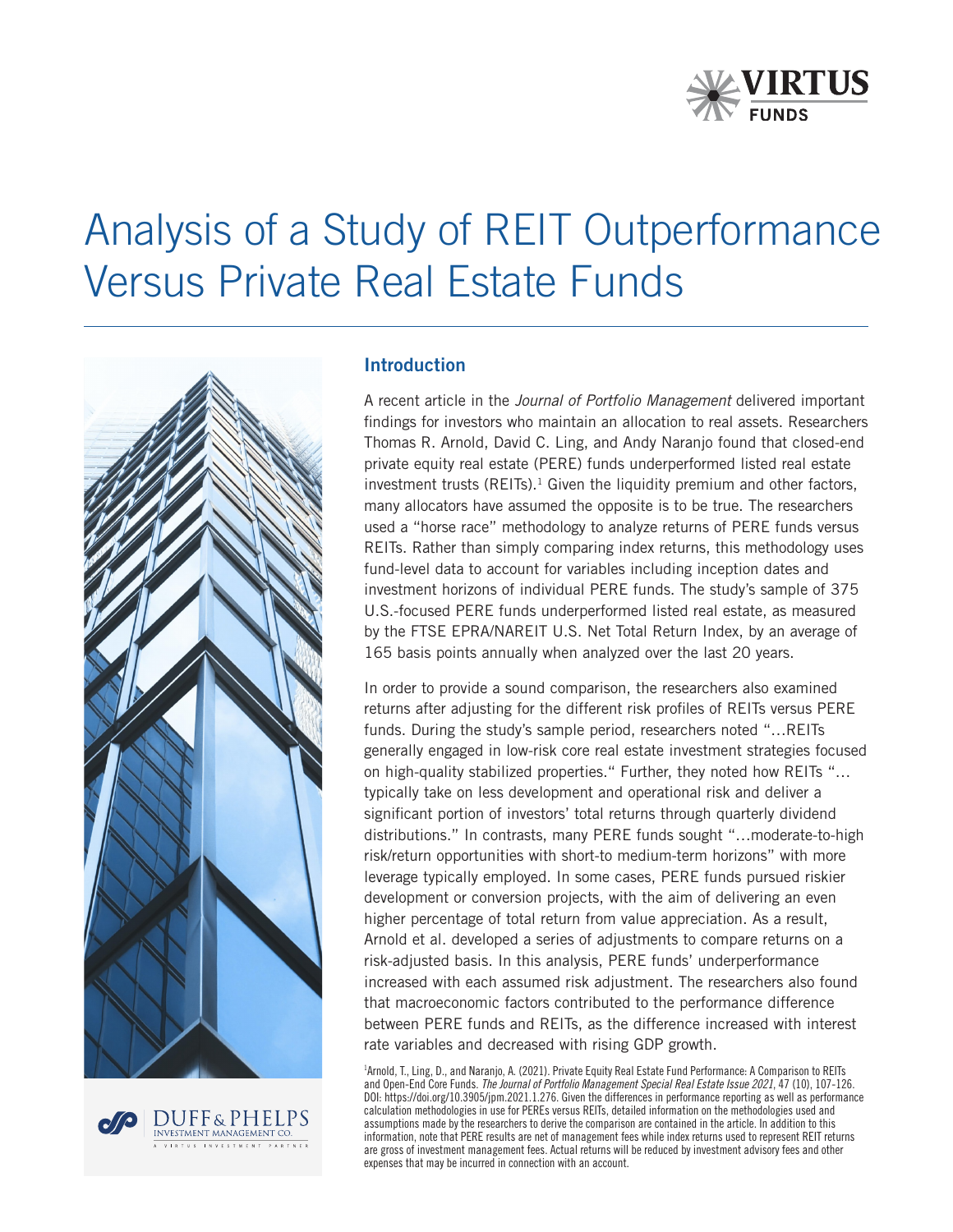The performance advantage held by listed real estate and documented by Arnold et al. is not altogether surprising given the maturation of the public REIT market over the past 30 years. And, it is one more reason institutional investors are increasing their allocations to listed real estate, which we explore further in this piece.

## **Liquidity**

Listed real estate generally has offered a high level of liquidity and the ability to deploy or raise capital when the investor chooses. For investors who must pay particular attention to short-term drawdown risk—such as retirement funds with on-going cash needs—liquidity is essential. REITs may be a great choice for investors who need access to income-producing real estate sectors such as apartments, self-storage, and industrial buildings, but do not want to sacrifice liquidity. Conversely, a typical closed-end PERE fund is less liquid and may require investors to supply "dry powder" whenever the fund chooses to call for it.

Moreover, the REIT structure has offered reasonable transaction costs and facilitated asset allocations of virtually most any size. These features contribute to the bridge REITs can build between the liquidity of capital markets and the breadth and depth of commercial real estate.

## Diversification

Listed real estate provides investors access to a diverse set of sectors, property types, and geographies. In fact, REIT sectors have changed significantly over the last decade. In 2010, the largest sectors were traditional property types, including retail centers, residential, health care, and office. Since then, the number of U.S. REIT sectors has grown from nine to 12 and may be considered as high as 17 if retail and residential subsectors are included. Some of the new or expanded sectors such as data centers, infrastructure (which includes wireless towers), industrial (which includes logistics), and single-family home rentals benefit from secular growth and represent increased investment opportunity. REITs offer institutional investors easy access to many of these specialty asset types and niche sub-markets.



#### COMPARISON OF SECTOR MARKET CAPITALIZATION SHARES, 2010–2020

Source: FTSE Russell, Nareit. Data as of December 31, 2010 and December 31, 2020.

Listed real estate thus combines a broad opportunity set with strong diversification capabilities. For example, a listed real estate portfolio may encompass 30-40 REITs with 50-100+ properties in each company. That is just in the United States. In contrast, private real estate investing (either via direct property ownership or via a private fund with pooled ownership of multiple properties) typically includes a significantly smaller collection of properties. Consequently, when investing in private real estate, it can be easier to inadvertently increase idiosyncratic risk in exposures and the levels of expected cash flows.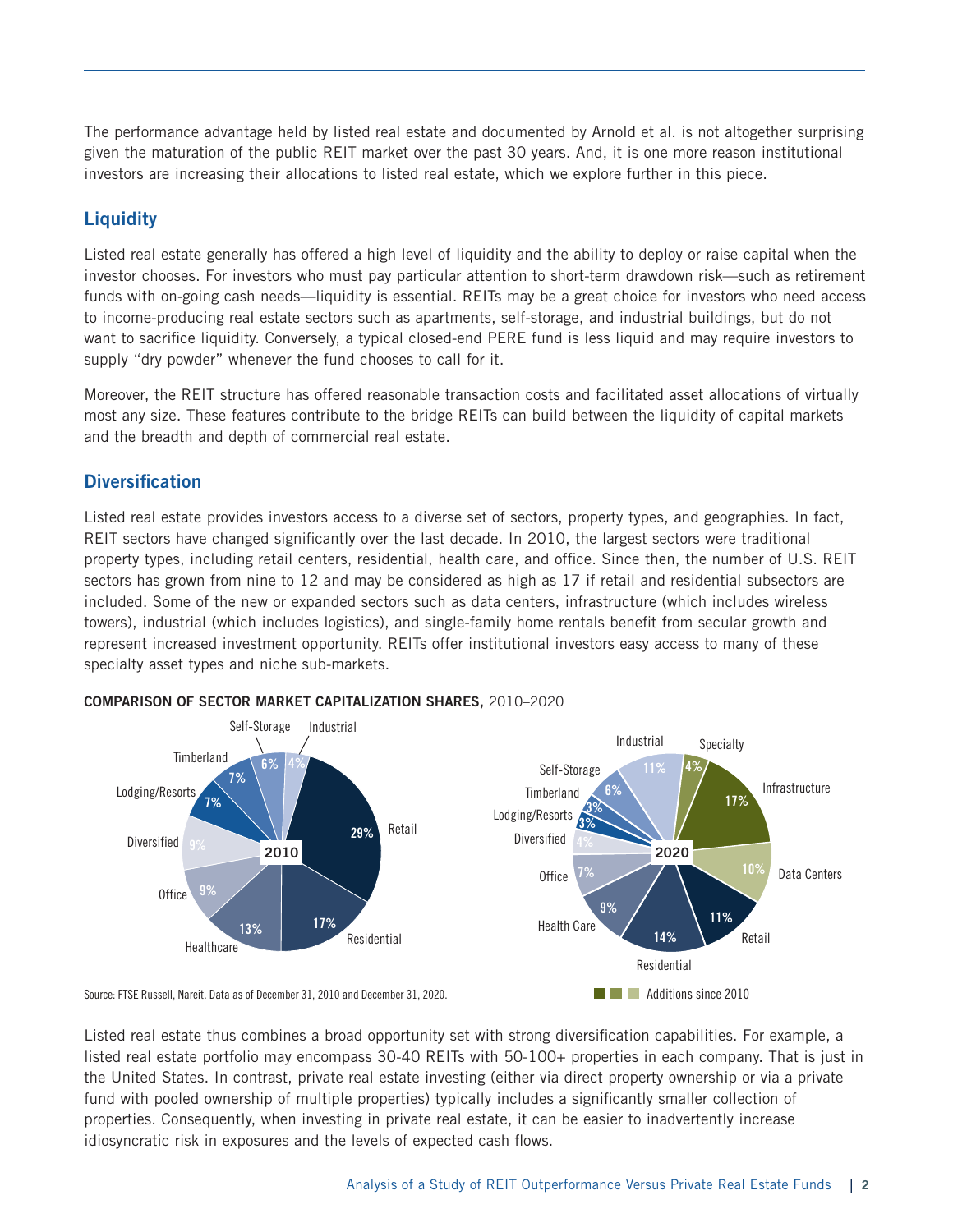## Asset Quality

The listed REIT market has significantly matured over the last three decades. Many REITs have restructured their portfolios and redeployed capital into newer, higher-quality assets and stronger markets. Overall, this has led to listed real estate offering higher-quality underlying assets versus private real estate investments.

The ongoing influence of the capital markets has driven the improvement of REITs across multiple fronts including capital allocation plans and leverage levels. While the financial crisis of 2008 cast a shadow on commercial real estate and the way in which mortgages on some of it were securitized, this period ultimately brought about positive developments for listed real estate. First, low-quality management teams, balance sheets, and property portfolios largely disappeared while investors rediscovered the importance of distinguishing between good and bad owners and operators in the real estate space. Second, new bank regulations tilted the playing field in favor of listed REITs, which were better able to take advantage of development opportunities. Since REITs do not have to borrow from banks, which became subject to higher capital requirements on construction loans following Basel III post the financial crisis, they developed properties on their own balance sheets with broader and less-leveraged capital stacks.

## Management Quality

Real estate investing is a capital-intensive, asset-heavy activity. We firmly believe that reliable management teams add value beyond the current property portfolio. With REITs having an undefined lifespan (unlike some private vehicles), capital allocation and balance sheet management are essential to this process. In addition to the improvement in quality of underlying assets mentioned above, the maturation of the market has also influenced the quality of public real estate management teams. Whether REITs are seeking to develop pricing algorithms, bid efficiently on search terms, or acquire more insights from tenants, REITs have steadily expanded their talent base as necessary to achieve these goals.

On a related note, it is important to recognize the difference in compensation structures between public and private REIT management teams. Public REITs are typically self-advised and self-managed, and compensation usually hinges on performance. On the other hand, private funds usually have external managers and advisers, which may lead to conflicts of interest and misaligned priorities. For example, when an external entity manages multiple competing properties, an inherent conflict of interest exists when making decisions about where new tenants lease. If an external manager is on the cusp of earning a promote fee for one property it manages, will it put others it manages at a disadvantage to do so? Intrinsically, we believe listed properties may fare better in the long run due to more aligned management teams.

### **Transparency**

The transparency and discipline inherent in the public REIT market are also advantages for investors seeking to meet environmental, social, and governance (ESG) criteria. In the last five years, the research teams at individual firms and third parties, such as Sustainalytics, have deepened their ESG analysis of listed firms, many of which have been leading significant strides on ESG over the past decade. In addition to third party vendors expanding their ESG research, listed investors in real estate such as Duff & Phelps integrate ESG analysis into their fundamental processes. These collective efforts allow investors of listed real estate to better understand how ESG factors may impact economic value within their portfolios. Importantly, listed real estate investors regularly engage with companies to encourage improvement in ESG practices and disclosures. As a result, we believe listed real estate owners are better positioned to meet the future ESG requirements of tenants, employees, stakeholders, and shareholders as ESG practices and opportunities continue to grow in importance.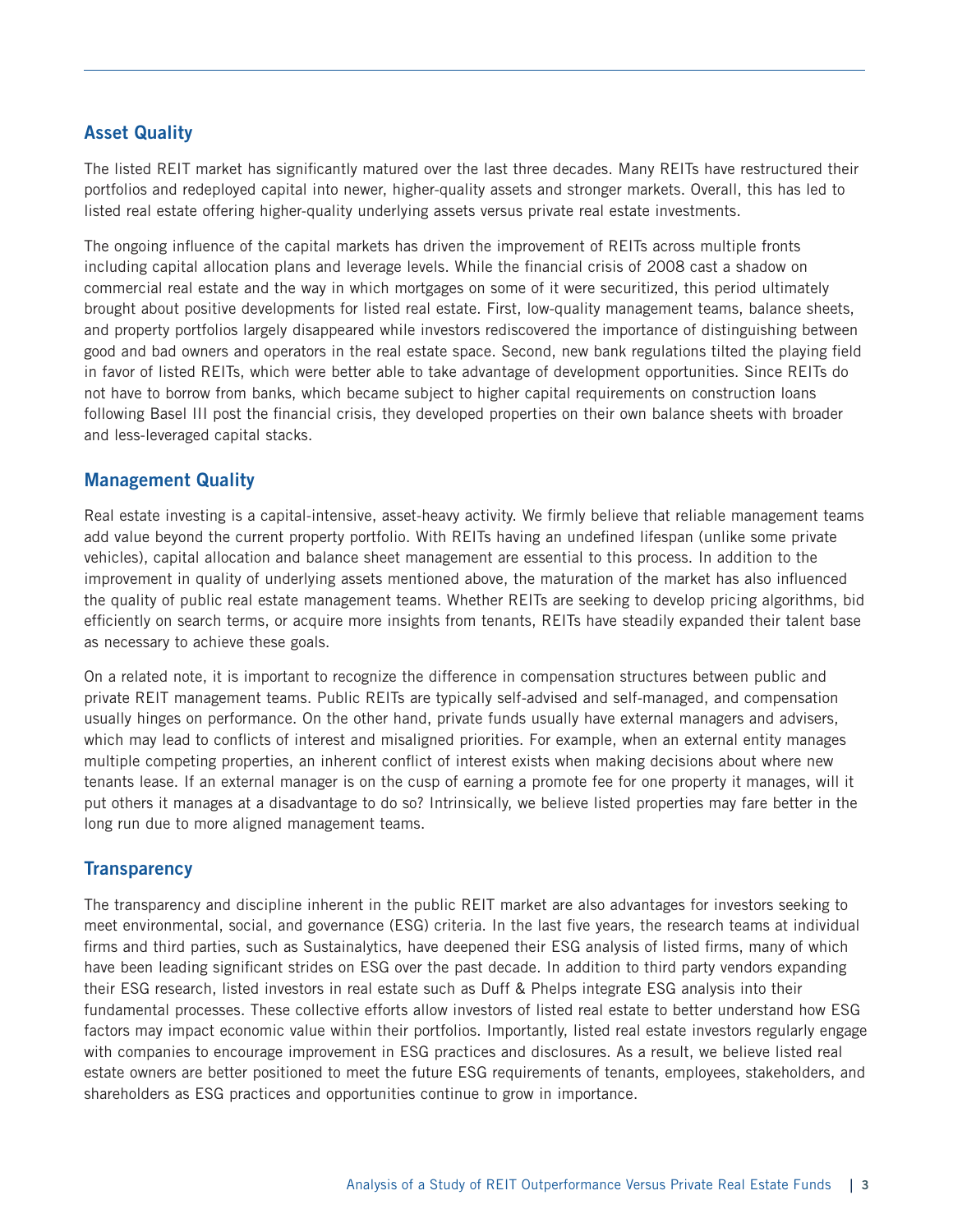## Cost

Due to their management structure, private real estate investments generally require investors to bear more direct costs. These costs can include profit splits, property acquisition and disposition fees, and placement fees. Listed REITs have a defined and transparent fee structure that is generally lower than the fees levied in the private space. This fee differential also contributes to the higher net returns delivered by listed REITs over the long run, even after deducting investment management fees for listed REITs, as applicable.

## **Conclusion**

Even for investors who have significant resources and a higher tolerance for illiquidity, the findings of Arnold, Ling, and Naranjo make a compelling addition to the argument for listed real estate. For more than three decades, REITs have provided an attractive intersection of benefits to those seeking commercial real estate investments. A performance advantage versus PERE funds, now documented by rigorous academic research, simply underscores the opportunity for all investors.